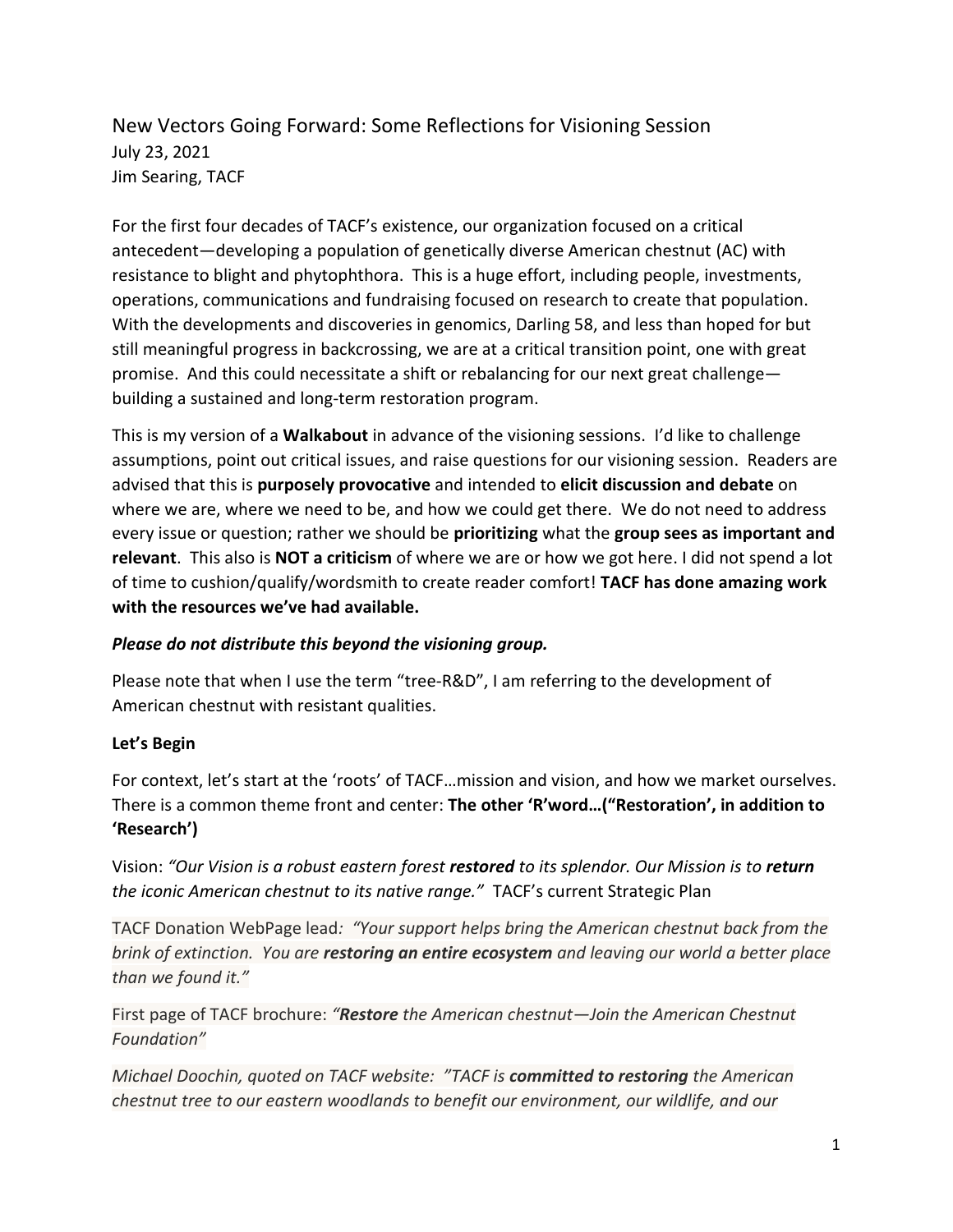*society…TACF's mission is not about preventing environmental loss or preserving what we already have. The concept of our mission is much bolder and more powerful. It's about restoration of an entire ecosystem and making our world a much better place than we found it."*

### Key Issues/Possible Gaps

Here are some issues we could tackle in addition to the Science discussions as we look ahead. I've organized this into 'small bites' so that you can take them in one at a time or all at once. I know my head hurts after walking-about, yet being with you all as colleagues is a great inspiration!

### **Issue: R&D Funding is Not Forever; Restoration is Science Too.**

- 1. Unless an R&D organization can develop intellectual property that can be commercialized, or find a long-term source of funding (e.g., royalty stream, large endowment, long-term large-scale donors), it **must inevitably produce a tangible product** or die.
- 2. 35 plus years is a long time to a solution for humankind. From a nature perspective, it is a nano-blip. Yet few businesses or non-profits would pursue a 30-year research agenda for one product. Typically long term research is performed at universities and is funded by grants, primarily from the federal government.
- 3. Donors, talent, members, chapters can lose interest over time. Loss of momentum is a huge risk as time progresses, particularly given the average age of our donor base.
- 4. We are now much closer to 'getting to market' with the development of Darling 58.
- 5. Many factors are pushing against 'getting to market.' Regulatory approvals, advance of new and old diseases (e.g. recently discovered Chestnut brown rot; phytophthora moving north); need for more clarity as to the path forward, need for a common integrated approach with ESF; clarity on 'here's what happens when regulatory approval is granted''; need for intellectual property plan and branding strategy.

Some key questions:

- 1. Is our R&D agenda for each program--tree development *and* restoration clearly defined?
- 2. What is the 'go to market' plan for transgenic chestnuts? When we get a plan, does it need to align with ESF's?
- 3. When do we make a shift from tree-R&D towards an emphasis on restoration?
- 4. Do we have a clear commitment to a restoration program, with goals, objectives, funding and defined projects across the former range of chestnut?
- 5. Should the restoration program be using the 'best of best' from the backcross program, wild-type American chestnut, or a combination?
- 6. Can we ramp up our restoration programs, and if so, how, where and when?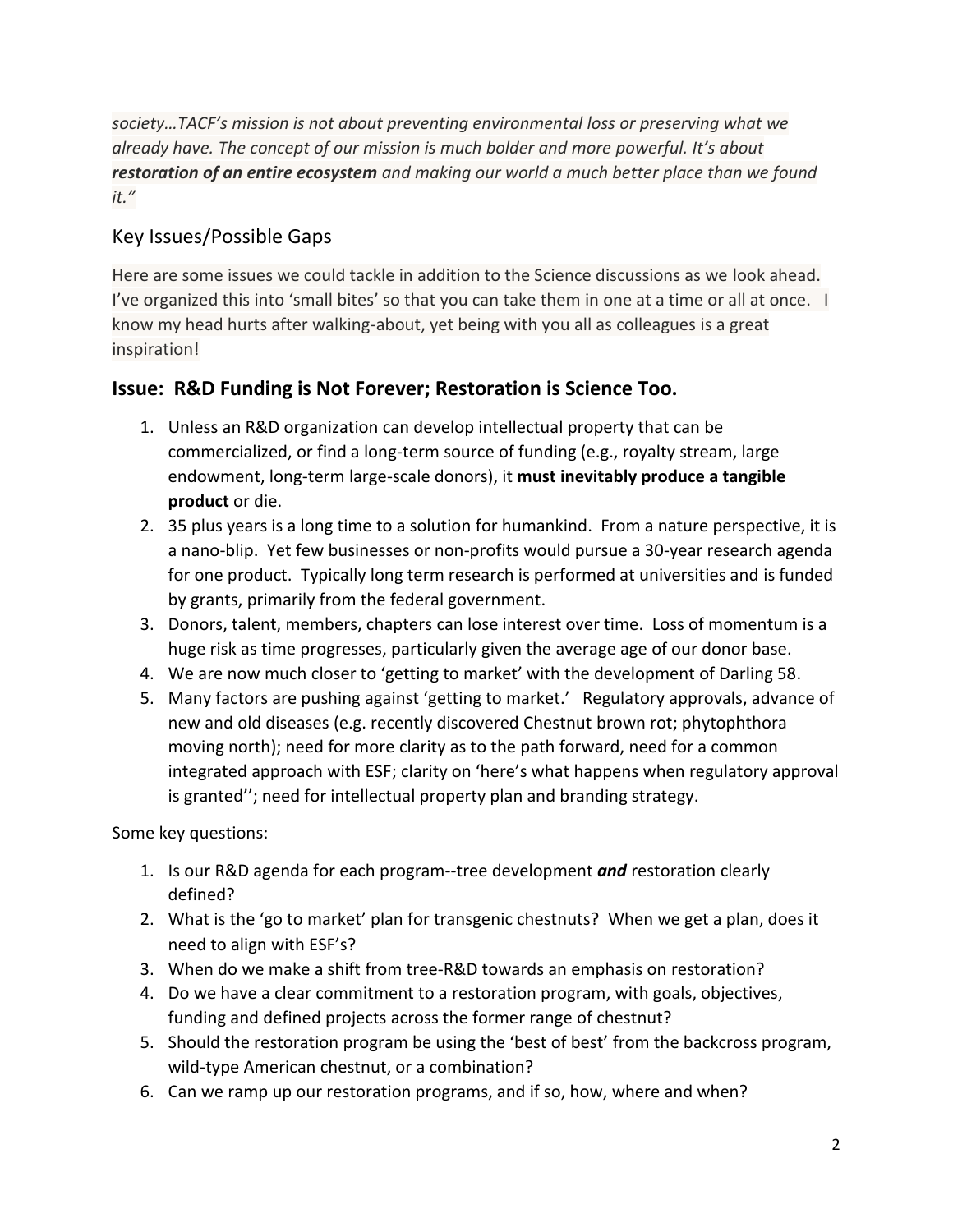7. Given how often we use 'restoration' in our vision and goals and messaging, is our restoration agenda clear to our members and donors? How are we using our chapters to extend our restoration footprint?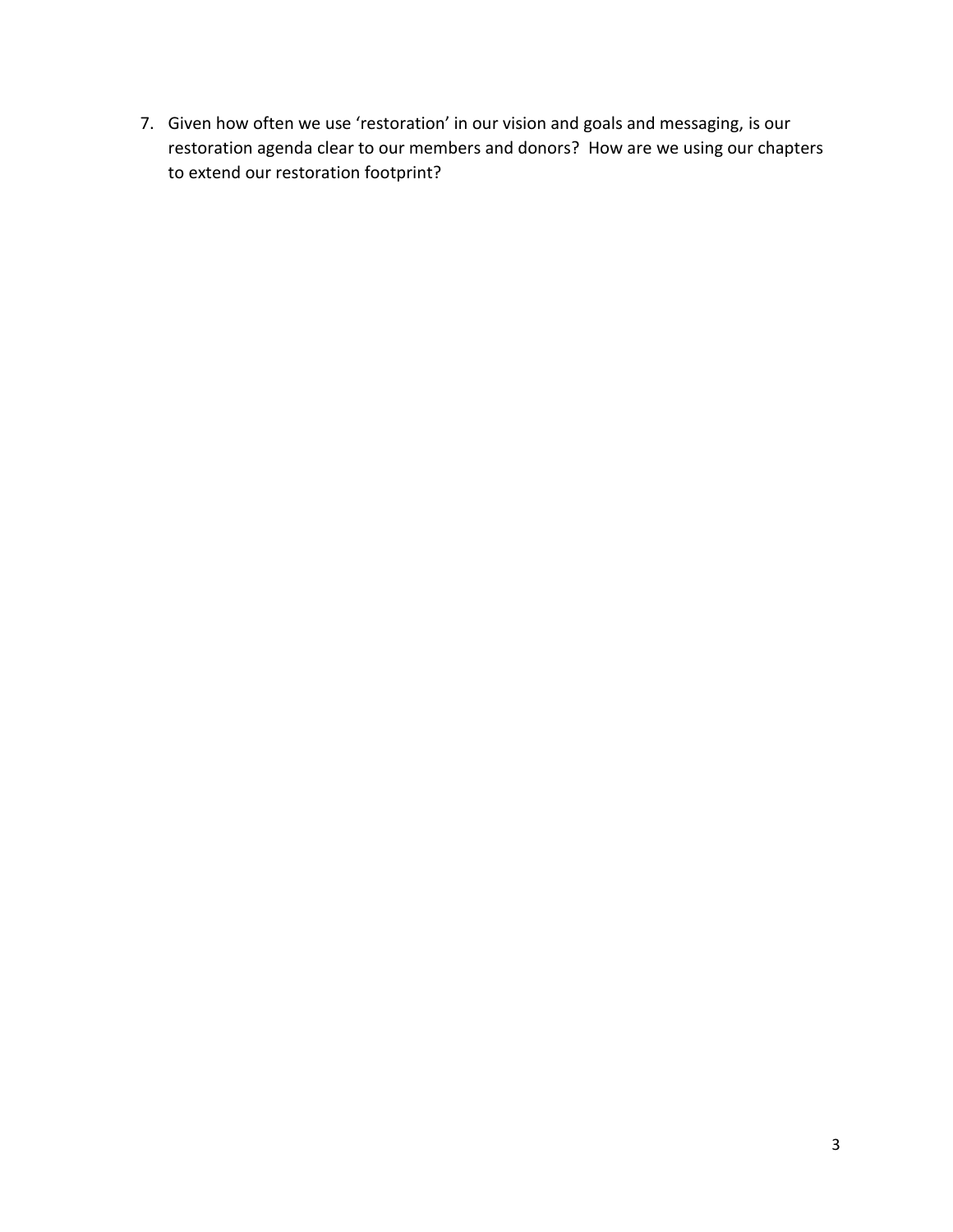## **Issue: How Could We Achieve a Greater Share of NSF Funding? Should We Pursue This and If So, How?**

Over the past 20 years, NSF has granted over **\$60 Billion** to universities, industry and small businesses. In 2020 alone, NSF funding was **\$7 billion.**

Let's look at chestnut-related research over the past two decades. A search of all grants using search term 'castanea', 'American chestnut' and 'cryphonectria parasitica' revealed 11 chestnut-related grants since 2000: A total of **\$12,500,000** was granted by NSF for these projects (on average, less than \$625,000 per year).

A search of coral reef restoration indicated there were 30 grants over \$1 million, totaling north of \$50 million! Coral reef restoration funding is well in excess of \$100 million.

Some key questions:

- 1. Why are there so few grants for chestnut?
- 2. Why are there so few chestnut related grants to universities where chestnut research is typically performed?
- 3. What does coral reef restoration have that attracts so much funding? Can we create demand for funding for chestnut?
- 4. What are the opportunities for TACF to encourage/incent/support the pursuit of NSF grants for our research network?
- 5. Does TACF in fact have a research network, where scientific goals are defined, potential researchers are identified, and we systematically pursue grants to achieve the scientific goals we defined?
- 6. Could our future genomic discoveries be funded through NSF grants?
- 7. Could our restoration programs be funded through NSF?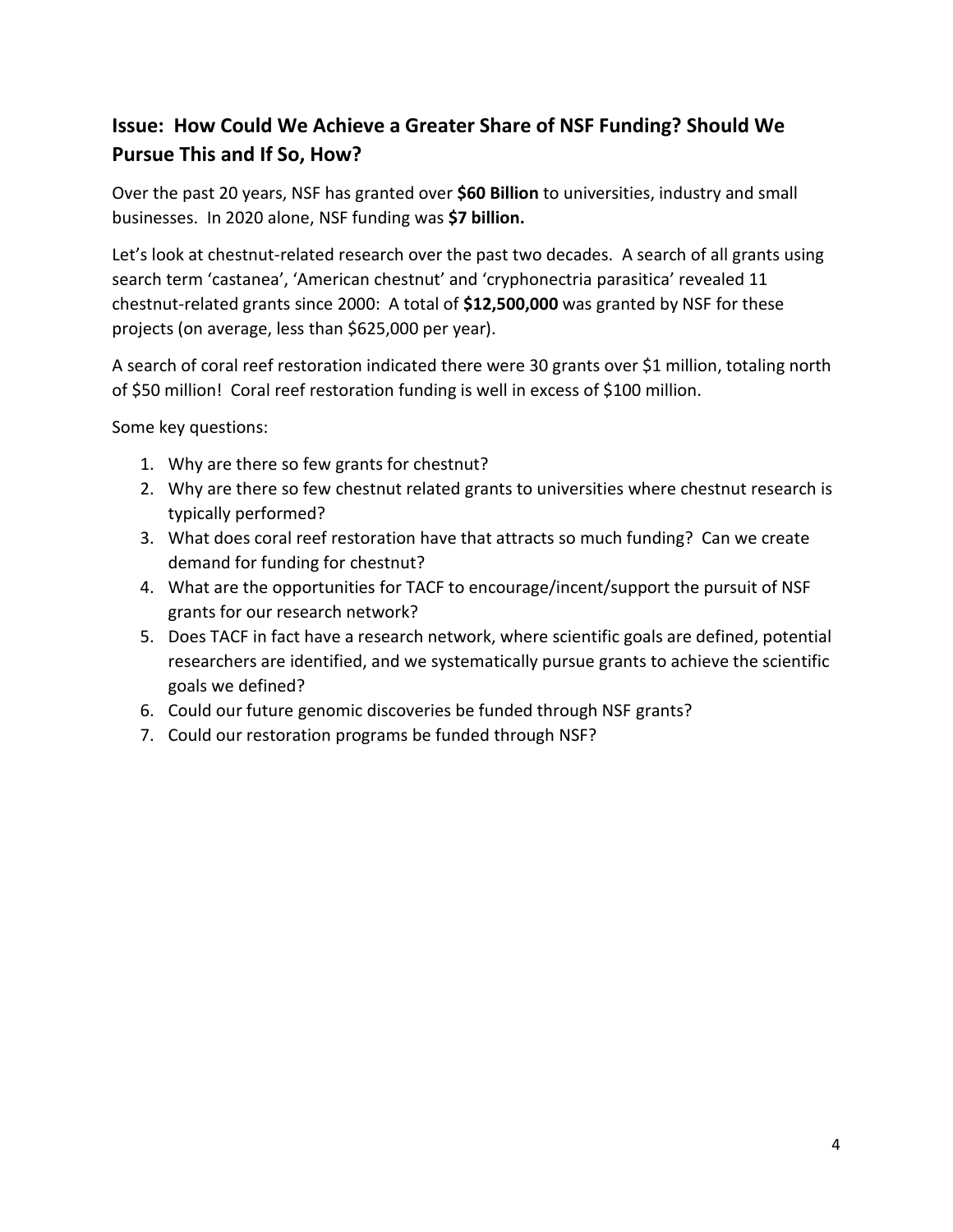## **Issue: There is a gap between TACF's current capabilities and what is required to do large scale restoration. How and when do we close the gap?**

- 1. TACF is primarily an R&D-driven organization focused on tree development, with an effective outreach, communication and education function. TACF is focused on learning from genomic research (including sequencing), growing trees in orchards, testing for blight resistance and fitness, tracking results, compiling and generating data, encouraging others to deeply explore science related to this species, and seek solutions to destructive diseases of chestnut. To fund R&D, and gain wider support, TACF promotes and supports research, educates the public, creates alliances and relationships (e.g., ESF and grantors), and engages with donors, members and volunteers.
- 2. TACF has major investments in nursery operations/orchards that operate in support of our R&D programs. Most of these orchards are either focused on wild-type chestnuts or backcross breeding-oriented while a select few are doing transgenic research.
- 3. TACF has not focused on production, (including growing at large scale; systematic and consistent restoration projects); almost all of our resources and capabilities are tree-R&D oriented.
- 4. Restoration at scale will require new competencies. There are R&D aspects (e.g., continuous improvement), yet restoration is fundamentally a production process (growing, planting, sustaining, tracking) requiring competencies that are different than R&D.
- 5. At some point we will need to transition (timing is very open to debate, as well as finding the right balance) from tree-R&D-driven to production/restoration-driven. This will require different skills, organizational relationships and investment. We should not be tasking R&D to design or to 'own' these production processes. It is going to require talent from outside TACF to design, build and sustain a production/restoration operation.

#### Some key questions

- 1. What is the right balance between tree-R&D and restoration? From multiple perspectives—people, chapter focus, fundraising, marketing?
- 2. Should we ramp up restoration initiatives, and if so, do it with wild-type AC or backcross material?
- 3. Do we have a plan for how we will start restoration with D-58 when/if regulatory approvals are cleared?
- 4. What will it take to ramp up production of pollen and seedlings? Should this be done nationally, or at the state level, and/or outsourced under contracts?
- 5. What is the arrangement with ESF for pollen production, nut and seedling distribution?
- 6. Should we develop a TACF 'brand' or a certification for transgenic trees?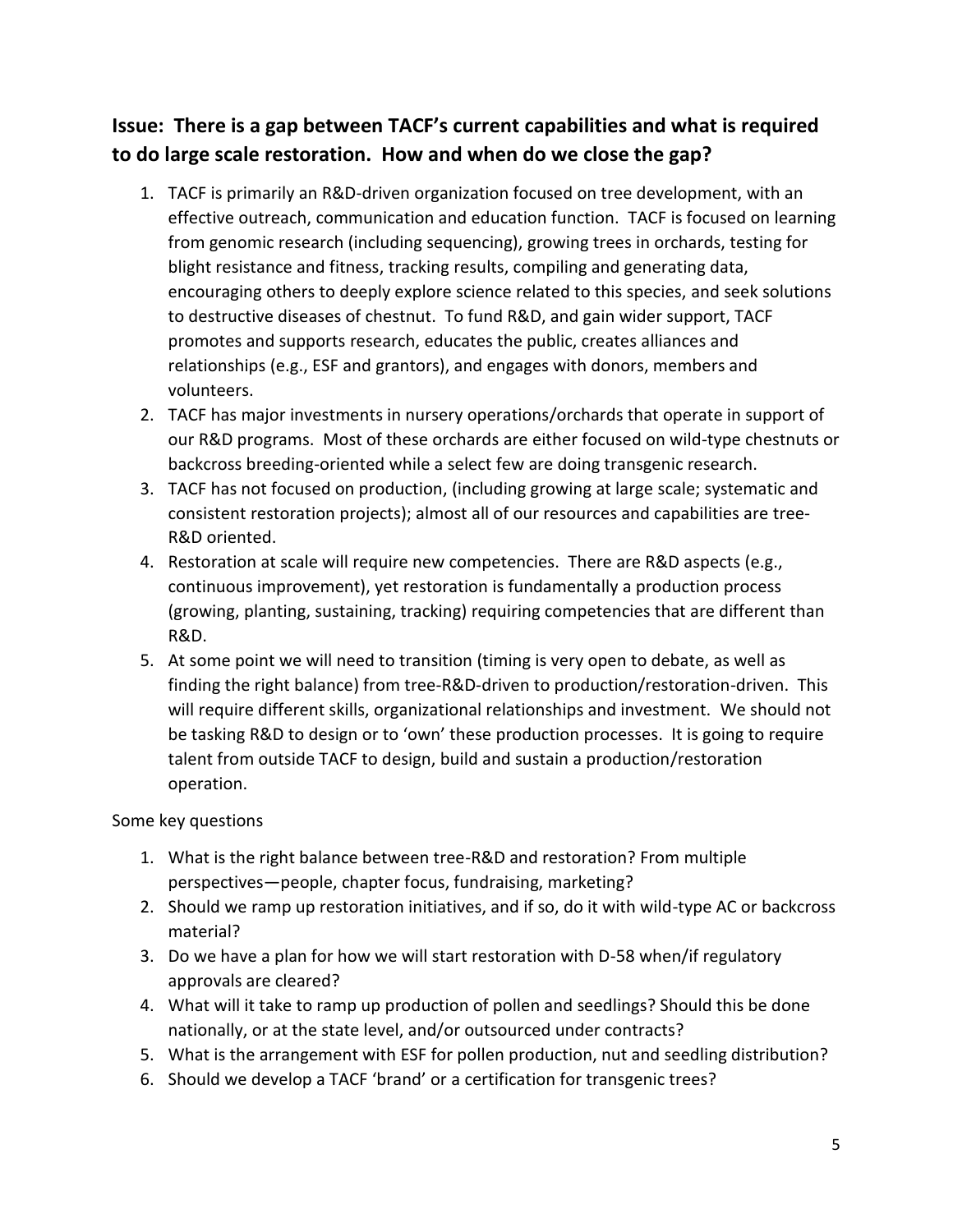- 7. Do we know what organizations we would partner with to ramp up production of pollen/nuts/seedlings? Do we have the relationships in place? Should we be making friends before we need them?
- 8. What land should we restore first? Mountain-tops along the Appalachians? Local parks? State forests? This matters….for example, remote areas require professional crews rather than volunteers.
- 9. How will state chapters be involved in restoration programs? What level of involvement should they have in deciding where to plant?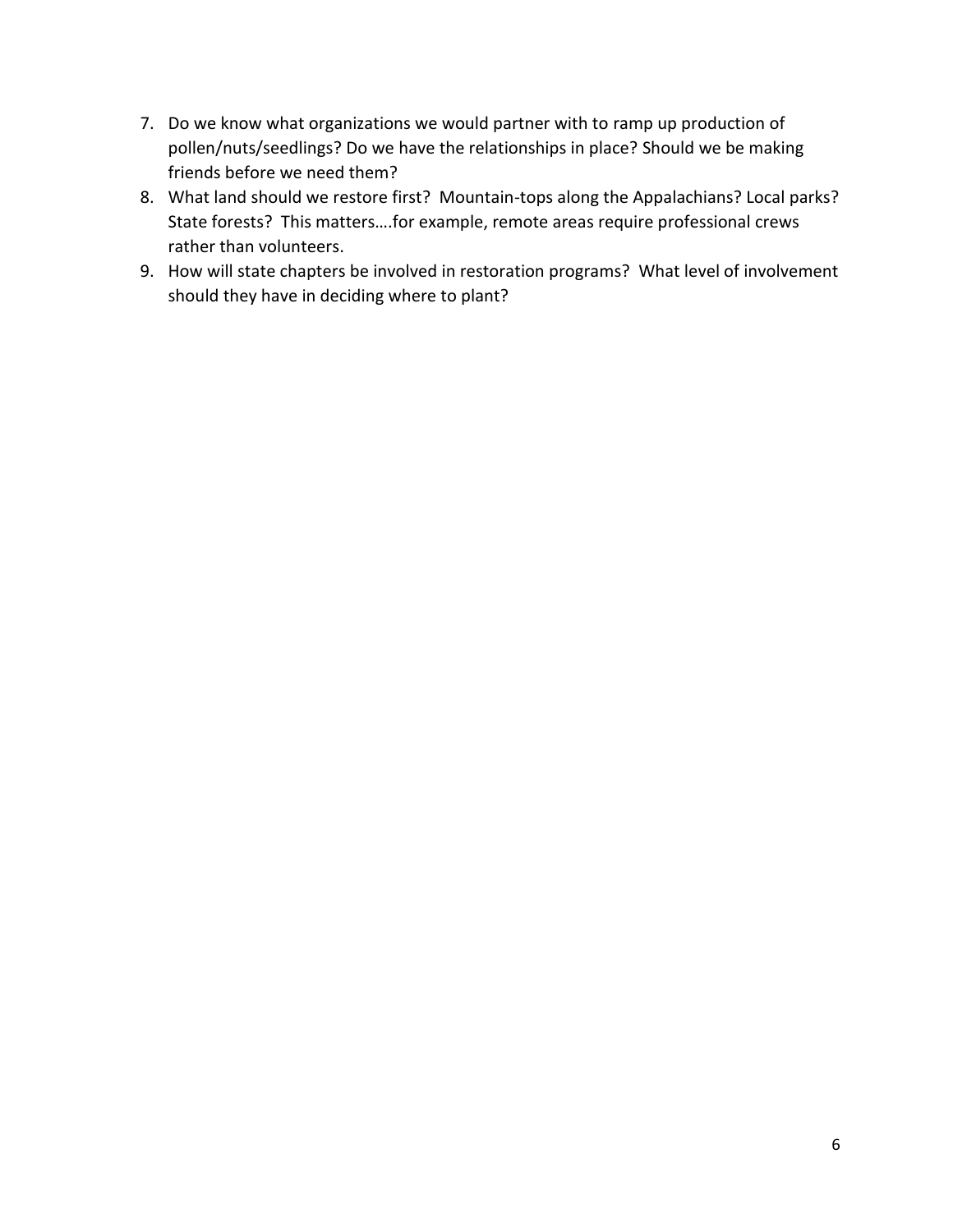### **Issue: How We Get 'Stuff' Done--Committees vs. Task Forces vs. Project Teams**

- 1. **Committees** are formal organizations that serve specific functions within organizations, often having no fixed endpoint. Usually, committees are defined in organizational bylaws, charters, and have a defined role, often as a subset of boards or the organization's leadership. While expertise is required, often the members represent constituencies or organizational units.
- 2. **Task forces** are groups comprising diverse experts and resources brought together to accomplish a specific objective over a defined time period. The expectation is that the group will disband when the objective has been completed.
- 3. **Teams** are small numbers of people with complementary skills committed to a common purpose. Usually, teams are composed of experts and doers, and work together toward a collective, consensus driven work product over a short duration.
- 4. Task Forces and Teams can be formed by committees, or created by foundation leadership, to accomplish specific tasks.
- 5. We've all served on these types of organizations and understand the differences.
- 6. Unless the committees are exceptionally well led, or have urgent, critical tasks, they have tended to bog down rather than advance the organization.
- 7. Many of our committees have lacked an ability to sustain their operations and produce deliverables.
- 8. We are not alone in this. Many non-profit boards are suffering the same malaise affecting corporations (e.g. employee burnout). Corporate burnout is also affecting members of the management teams…and that's finding its way over to non profits.

Some key questions:

- 1. When should we use committees, task forces and teams, and how should we differentiate the issues they address?
- 2. How do we restore urgency and participation in groups to get the work of TACF done?
- 3. Do we need to redefine committee roles and assignments?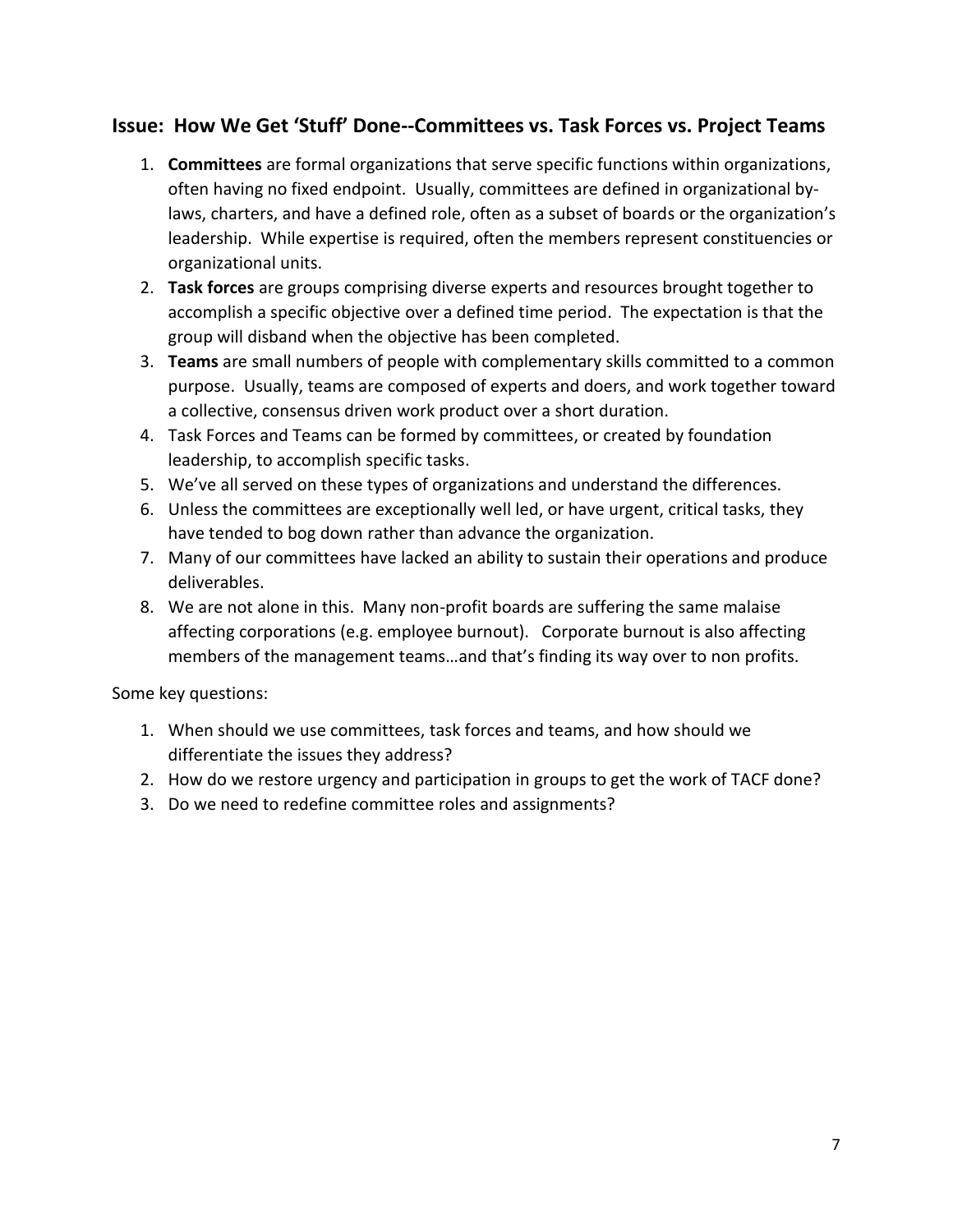## **Issue: What will generate more donor interest and more funds in the future tree R&D or restoration? Where should our emphasis be?**

- 1. Is the tree-R&D program closer to its ending or its beginning? We've had some false starts (e.g. Restoration 1.0) and continue to work through the consequences.
- 2. A word search of all of the public comments provided during the Darling 58/USDA public comment period was illuminating: The word "Restoration" was cited 1,308 times. This was by far the most highly used technical word within all of the comments to USDA. What does this say about where the public interest resides?
- 3. Is our Restoration agenda clearly defined for members and donors? Is our agenda as clear as organizations that specifically are focused on restoration?
- 4. Where is our five minute video explaining our restoration program for the public?
- 5. Should we consider allying with organizations such as The Nature Conservancy?

Addendum: For illustration and learning purposes, there are examples from organizations who clearly have a restoration focus:

- **a.** Clear Restoration Mission: **Coral Restoration Foundation,** Coral Gables FL. (\$3 million revenues; \$1.3 m in grants).
	- **i.** "We are actively restoring coral reefs on a massive scale, educating others on the importance of our oceans, and using science to further coral research and coral reef monitoring techniques.
	- **ii.** We work to support the reefs' natural recovery processes through the large-scale cultivation, outplanting, and monitoring of genetically diverse, reef-building corals.
	- **iii.** We engage and empower the community to join us to save our planet's coral reefs with dive programs, educational activities, scientific collaborations, and outreach."
- b. **Community Connections:** Coral Reef Alliance, Oakland CA. (\$4.5 million revenues; .5 m in grants) "CORAL works with communities to identify and solve local conservation challenges that undermine reef health by integrating ecosystem management, sustainable tourism and community partnerships."
	- i. CORAL collaborates with world-class researchers to fill critical gaps in our scientific knowledge about coral adaptation….a key aspect is building a suite of powerful mathematical models to simulate effects…"
	- ii. Annual revenues \$4.5 million; .5 million in grants
- c. **Corporate Collaboration with non-profits:** "The Nature Conservancy and SHEBA® brand (cat food; owned by Mars) are joining forces to **protect and restore** the long-term health of coral reef ecosystems. The brand has created [The Channel that Grows Coral](https://www.youtube.com/channel/UCaCPdKNNNPYQSV7grsEfDhg) where every video viewed on the channel will result in a donation to TNC to support its coral reef restoration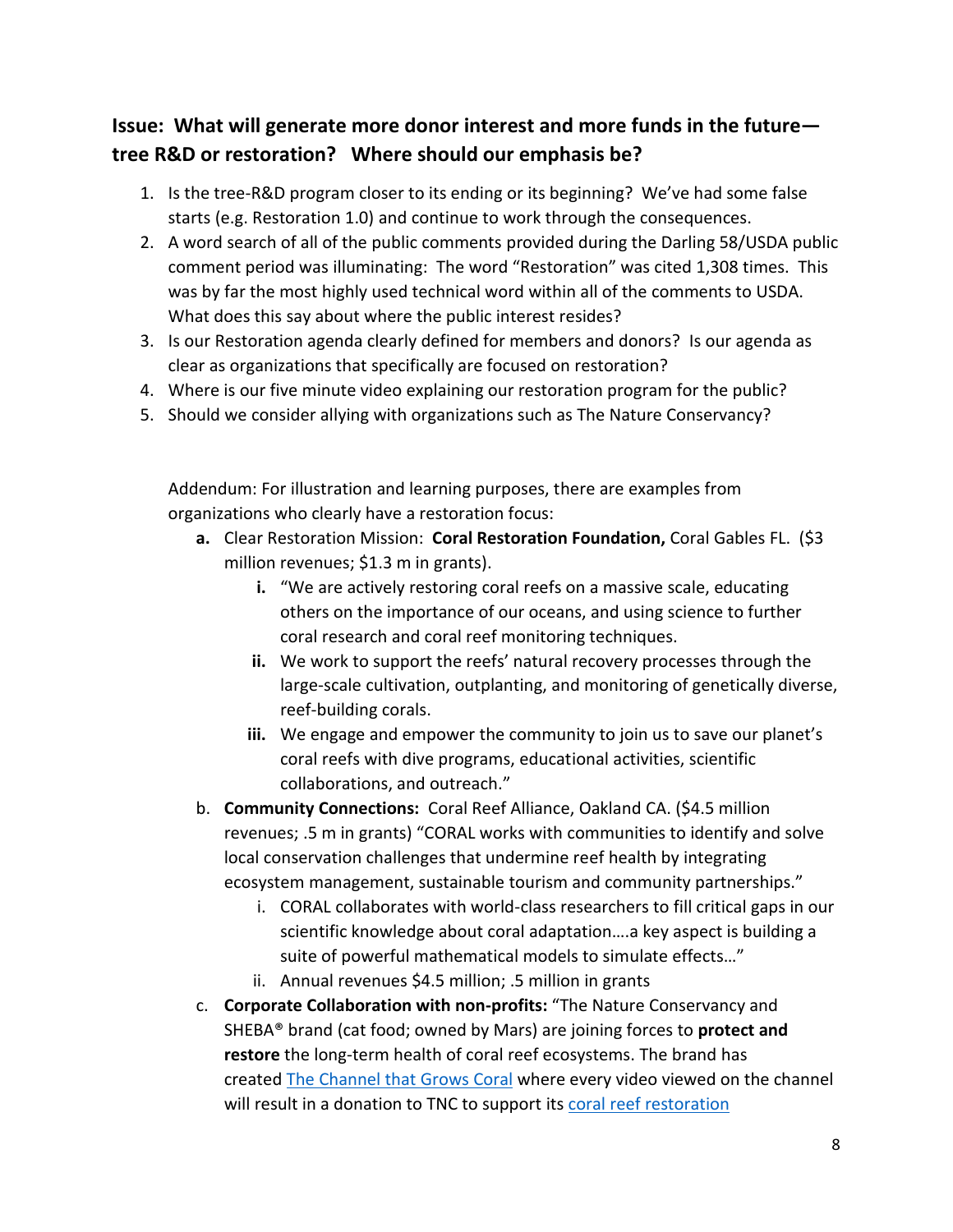[initiatives.](https://www.nature.org/en-us/what-we-do/our-insights/coral-reefs/) This is the first time that 100% of the funds from a YouTube channel have been monetized to support sustainability efforts." (Since 2008, Sheba has donated over \$10 million to this program.

d. **Networking for Resilience:** The Nature Conservancy (TNC) program: Reef Resilience Network includes "Radical Collaboration Can Save Coral Reefs: We've already lost half the ocean's reefs—now the fate of the other half depends on **governments**, **local communities** and the **private sector**"

TNC's goal is to protect **30 percent of the world's coral reefs by 2030** and to restore critical source reefs that provide the essential larvae to support natural reef recovery. ( [Investing in the Future of Coral Reefs \(nature.org\)](https://www.nature.org/en-us/about-us/who-we-are/how-we-work/working-with-companies/cause-marketing/sheba/) )

e. **Government-sponsored networking, Group collaboration:** NOAA has created The Coral Restoration Consortium (CRC), a community of practice comprised of scientists, managers, coral restoration practitioners, and educators dedicated to enabling coral reef ecosystems to survive the 21st century and beyond. The CRC's mission is to **foster collaboration and technology transfer among participants, and to facilitate scientific and practical ingenuity to demonstrate that restoration can achieve meaningful results at scales relevant to reefs** in their roles of protecting coastlines, supporting fisheries, and serving as economic engines for coastal communities. It holds annual events and uses Working Groups to move the agenda forward. ( [Coral Restoration Consortium | Reef](http://crc.reefresilience.org/)  [Resilience](http://crc.reefresilience.org/) )

Their top 5 year priorities are:

- i. Develop and promote the use of standardized terms and metrics for coral reef restoration.
- ii. Increase restoration efficiency, focusing on scale and cost-effectiveness of deployment.
- iii. Scale-up larval propagation for its effective integration in coral restoration efforts, with an emphasis on recruit health, growth and survival.
- iv. Develop guidance that promotes a holistic approach to coral reef ecosystem restoration.
- v. Develop guidance to ensure restoration of threatened coral species takes place within a comprehensive population genetics management context.
- vi. Develop new, and synthesize existing, resources to guide and support coral reef restoration practitioners working in diverse geographic locations.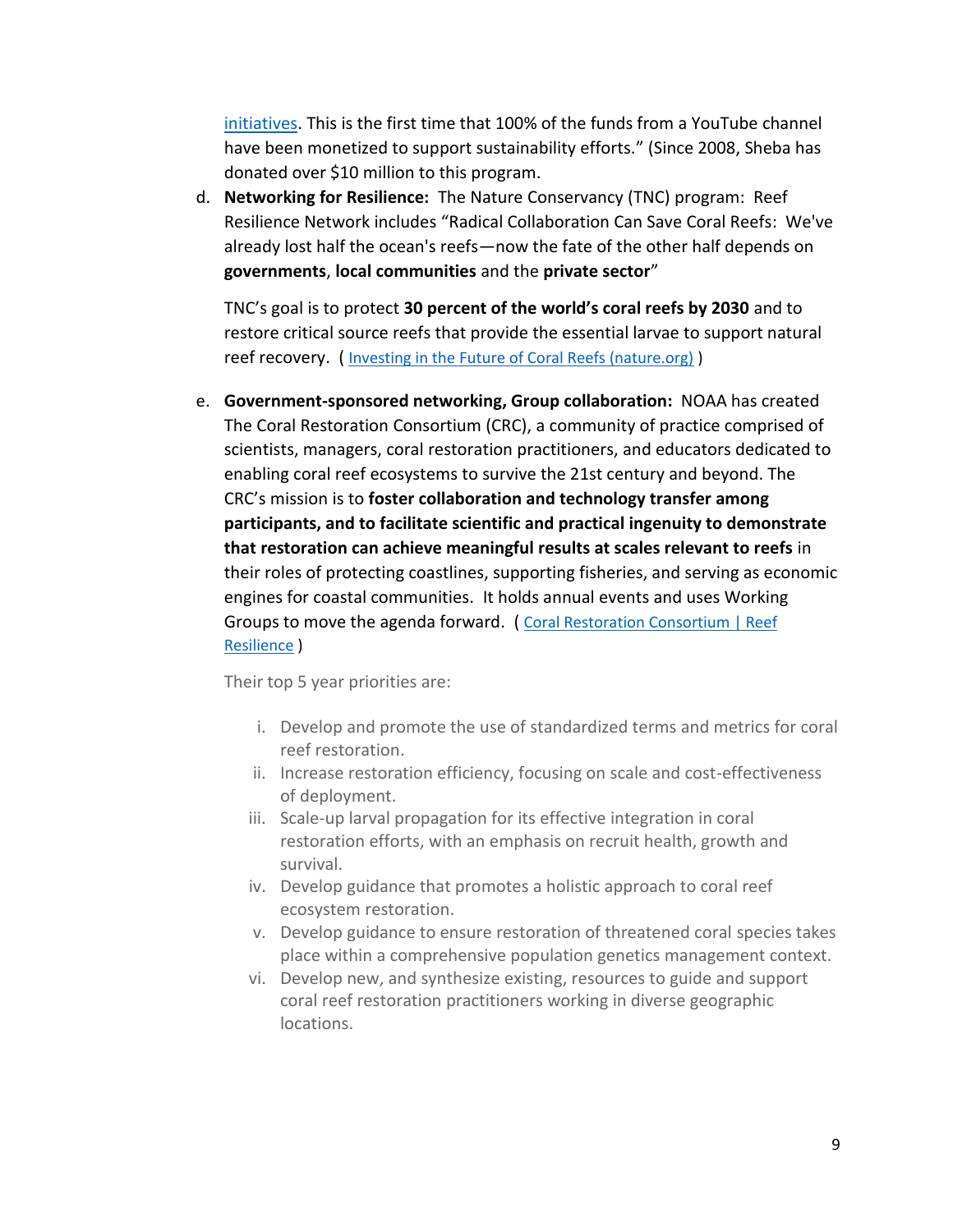# **Issue: Does Darling 58 and subsequent iterations mean we scrap the backcross program?**

TACF has spent millions on the Backcross program and there are results. Some portion of the BC program will be used to breed phytophthora-resistant trees with transgenics; some BC trees will be used in TG diversification, and some BC populations (may) have proven blight resistance and physical traits that are 'good enough' to be planted for restoration projects.

Some key questions:

1. Do we have any consensus on what that material is, how it should be used, and whether it is 'good enough' to get to market?

2. Can we develop a workable plan and decide when where and how our BC material can be deployed for specific restoration projects?

3. Or, should we emphasize growing wild-type American chestnut 'mother trees' for future pollination with TG pollen?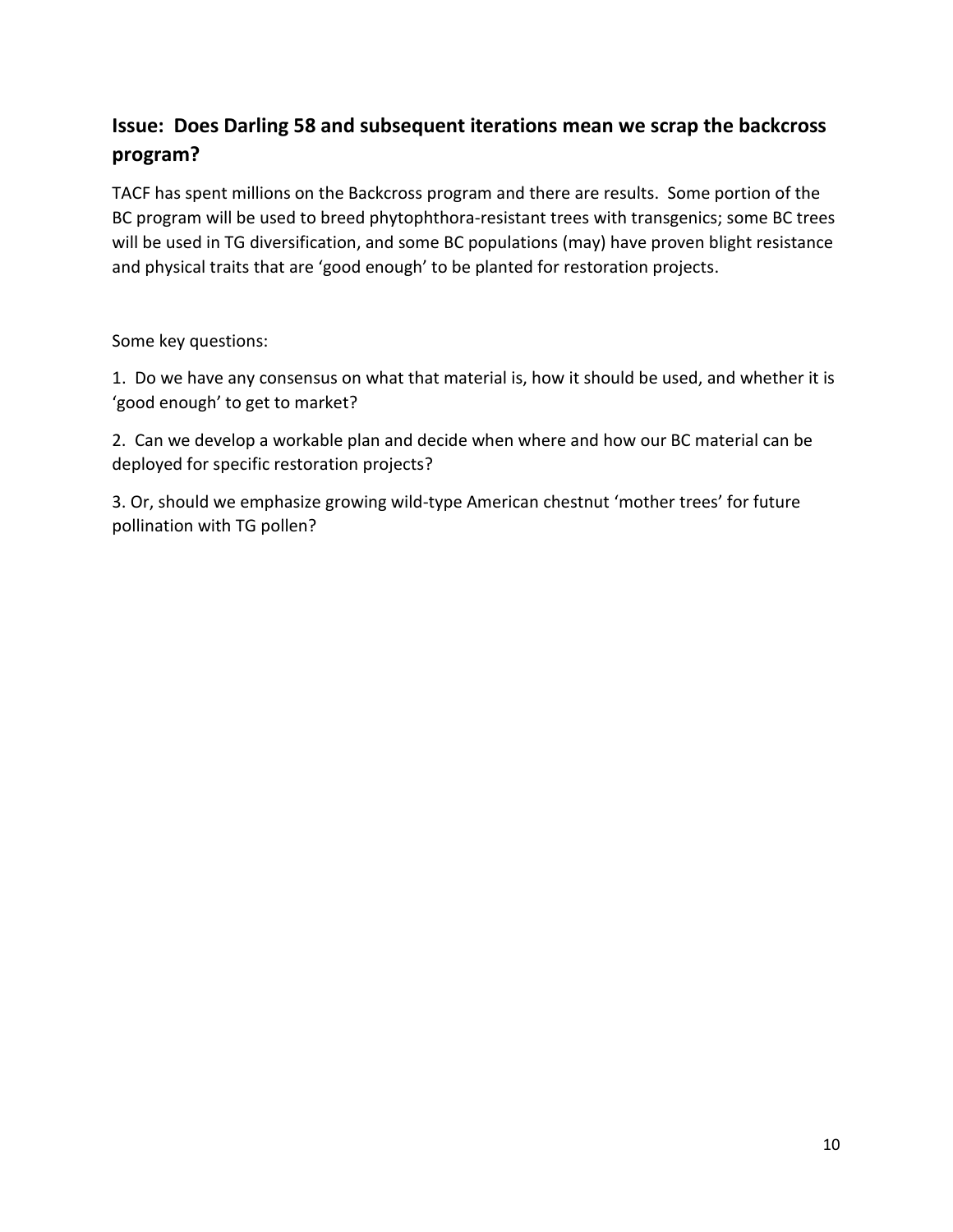# **Issue: Our Chapters are part of the essential 'Shoots' of TACF and need a stake in restoration.**

- 1. Chapters have extensive orchards, plantings and experience in growing chestnut.
- 2. Chapters have people who know how to plant, protect, and sustain trees; as well as finding suitable sites, and have local and state contacts and partner organization relationships.
- 3. Restoration is a group activity and needs to occur across the range of the American chestnut.
- 4. Chapters could be one of the primary players in future restoration projects.

Some key questions:

1. What 'distribution channels' will we use to do restoration?

2. Should we encourage chapters to develop their own pollen and seedling production facilities for in-state distribution?

3. Should we mandate that pollen, seeds and seedlings stay within the state of origin?

4. How will we discourage chapter competition and cross border forays by chapters?

5. Will there be 'national' restoration programs and 'chapter' restoration programs? What will be the difference?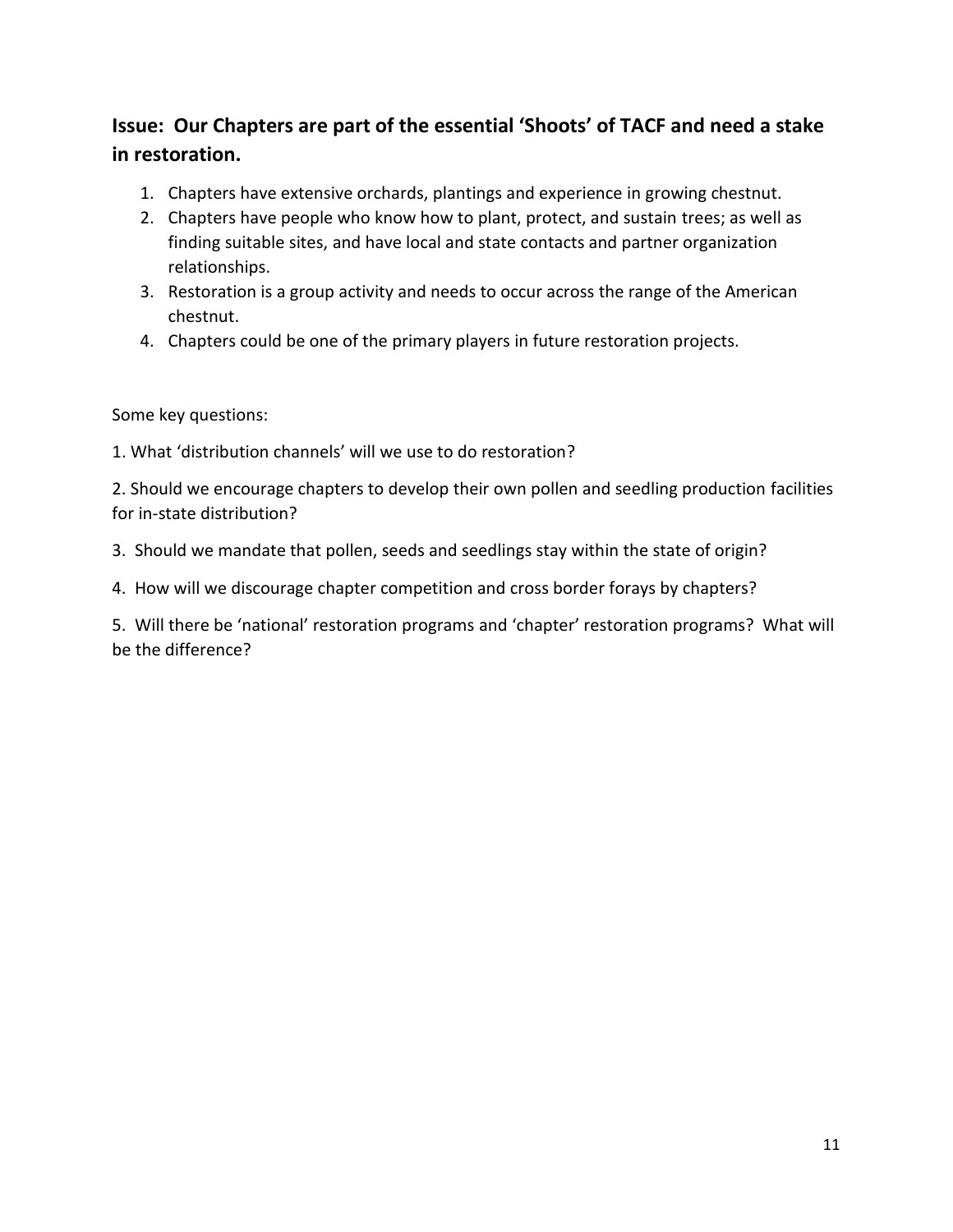### **Issue: Large scale funding on a national and global scale is coming for carbon capture. And tree cover and reforestation is a big part of these initiatives.**

- 1. A National Academy of Sciences study found that reforestation is the most scalable, deployable form of technology to fight climate change today.
- 2. Planting trees on a large-scale would reduce the rise in global temperature by 10%.
- 3. Reforestation outperformed other mitigation options such as natural forest management, improved tree plantations, and even fire management.
- 4. Reforestation slows climate change; improves water quality, stabilizes soil erosion, creates new wildlife habitat, improves air quality and creates economic development/new jobs.
- 5. Reforestation is fundamentally Restoration!
- 6. Organizations such as Arbor Day Foundation, working in concert with the Greentrees Reforestation Project, are soliciting funding for carbon offsets. Essentially consumers and business can pay for tree planting projects that are monitored and measured annually and certified by independent organizations.
- 7. Such arrangements are in their infancy and are voluntary. What will they look like, how will they operate and will they be government mandated in the future?

Some key questions:

1. Do (or should) we understand the direction, the players and assess the opportunities and risks of not being involved with carbon capture and plant one billion tree initiative?

- 2. Is there are role for TACF to play?
- 3. Could we partner with organizations like Greentrees to include chestnut in these programs?

4. Could land and forest preservation (e.g. easements, compensation arrangements) for purposes of restoration projects be part of TACF's restoration programs?